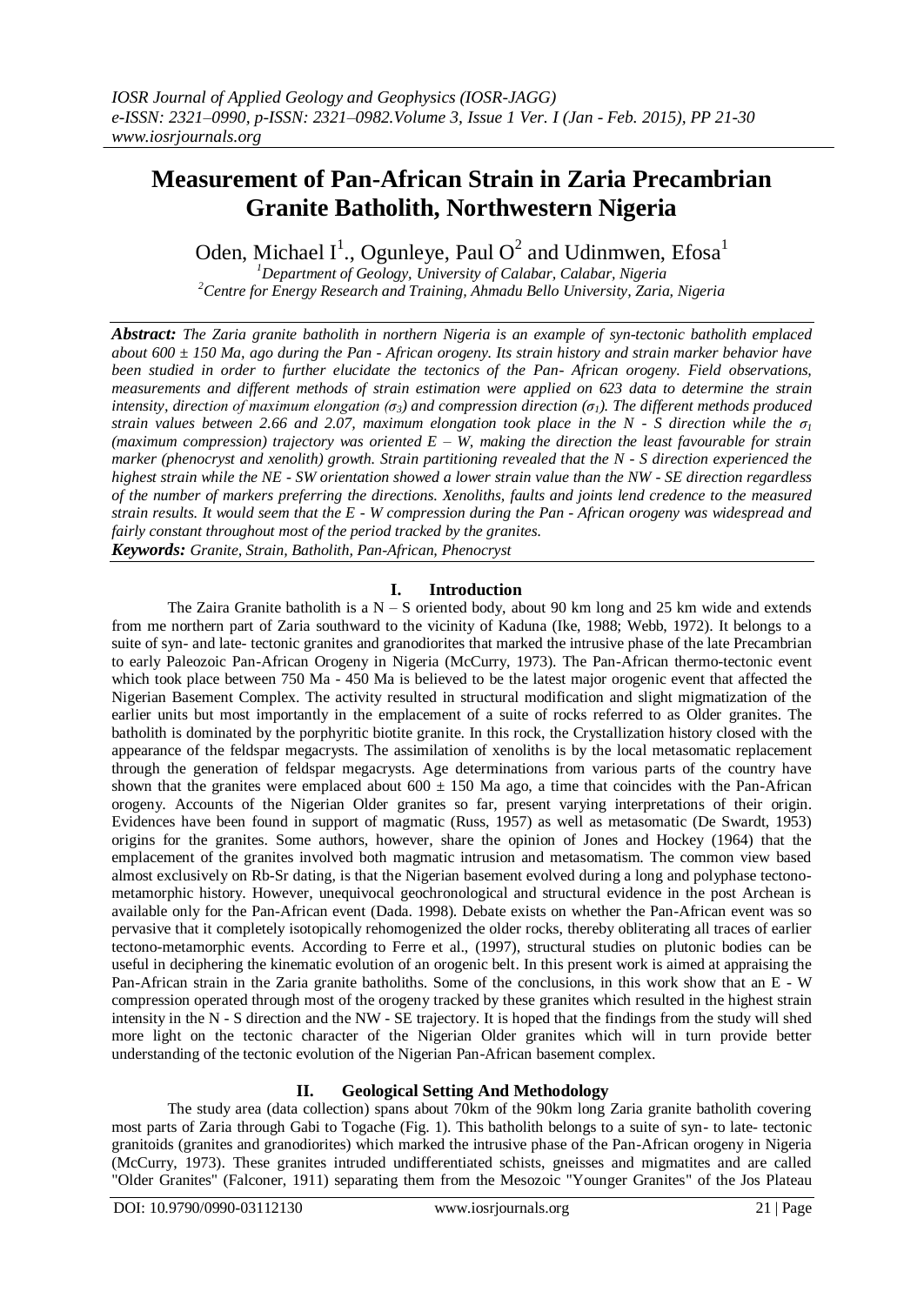area. Radiometric dating of the Pan-African orogeny gives an age of about  $600\pm150$  Ma. Grant (1969) used Rb -Sr method to date the porphyritic Older granites and arrived at 618 to 467 Ma. The major rock unit within this batholith is the coarse grained, porphyritic biotite granite and biotite -hornblende granite which has a strong magmatic fabric with preferred alignment of closely packed, pink to white coloured feldspar phenocrysts. The strong preferred orientation of the phenocrysts is the same as the batholith itself.



**Fig 1.** Geological map of the Zaria granite batholiths showing locations of the studied granites.

A total of 623 data were collected from different exposures within 15 locations in the study area (Fig. 1), with particular interest in the characteristic of feldspar phenocrysts, xenoliths and other structures such as Joint, faults, veins and igneous intrusions. The length and width of the phenocrysts (strain markers) and xenoliths as well as the orientation of their major minor axes were measured and subjected to standard strain analytical techniques. Three (3) methods were used to calculate strain from the measured data, these are; the length against width of grain method, the Arithmetic mean ( $\bar{R}$ ); Geometric mean (G) and Harmonic mean (H) method and the  $R_f/\phi$  technique.

# **III. Strain Analysis**

Feldspar phenocrysts are good markers for the analysis of strain in igneous rocks. These rectangular feldspar tablets which are early stage magmatic crystals of igneous origin, tracked a long period of tectonic strain within the Zaria granite batholith which is probably the most prolific granitoid batholith within the Nigerian sector of the Pan-African domain. The alignment of igneous minerals records strain during flow and crystallization of a rheologically complex mush (Ildenfonse et al., 1997; Begrantz and Dawes, 1994). Regional deformation may play an important role in forming magmatic fabrics (Bouchez et al., 1990; Hutton, 1988). Given that magmatic fabrics are easily reset, they may reflect only the last increment of strain of comparatively weak materials thus providing a relatively direct record of palaeostress in orogenic belts (Paterson, et al., 1998). The widely used method, though not always the most accurate, is that of strain analysis by direct measurement of the principal axes of each marker. It is usual to take the arithmetic mean of individual observations (Ramsay, 1967), although the arithmetic mean of  $R_f$  is of little value for estimation of strain as it is strongly dependent on the initial shape factor (Lisle, 1977). Another method of recording the strain data is to represent each ellipse on a graph by plotting the length of the short axis as abscissa and that of the long axis as ordinate. The points should fall on or about a straight line passing through the origin, and the slope of this line gives the mean ratio of the principal strains (Ramsay, 1967; Ramsay and Huber, 1983). This method produced results close to those of the simple harmonic mean for parts of the southwestern basement complex of Nigeria (Oden and Udinmwen, 2013).  $R_f/\emptyset$  plots of deformed elliptical markers is a good method of strain estimation using feldspar tablets as markers given that the fluctuation(F) which defines the ambiguity in the preferred orientation of strain marker long axes is usually high, which supports the application of this method (Lisle, 1979; Dunnet 1969; Matthews et al., 1974). Considering the inaccuracy in the application of some methods of strain measurements and the complex nature of the preferred orientation of markers in magmatic fabrics, data was collected from different parts of the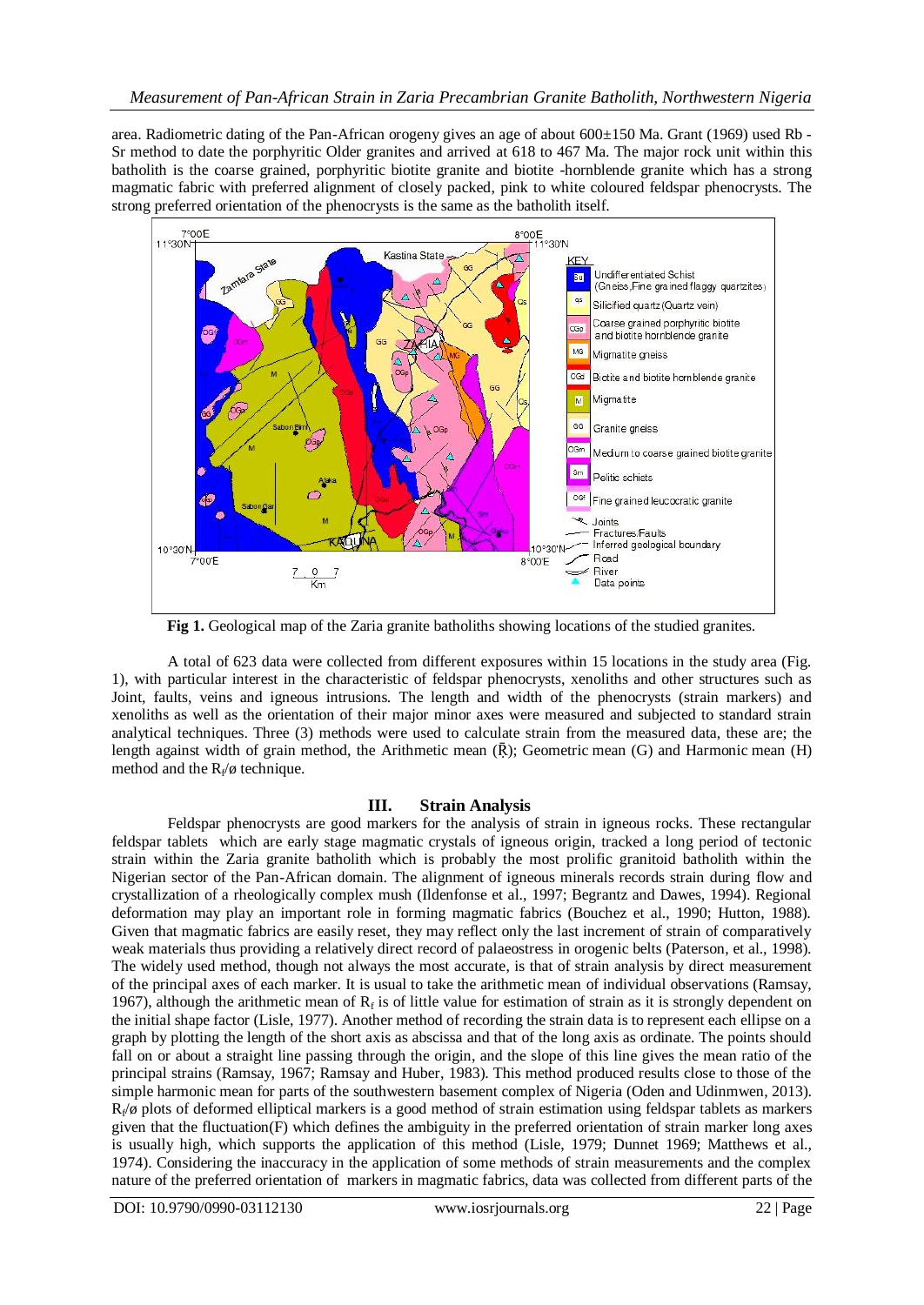prolific Zaria granite batholiths (Fig. 1) and a combination of methods was applied to estimate the strain recorded by this granite so as to get a truly composite and representative result.

Strain analysis was done in 2-dimensions using tablets of pink to white coloured K-feldspar phenocrysts as strain markers (Fig 2a). The long axis orientation and length as well as short axis orientation and width were measured for 623 feldspar phenocrysts within the batholith. The long axes of the markers show a strong preferred orientation (Fig. 2b). Their long axes vary from 1.0cm to 6cm, while the grain width varies from 0.5 to 3.5cm with  $R_f$  of between 2 and 3 (Fig. 2c), although markers as long as 12.5cm and 5cm with were recorded and  $R_f$  as high as 7.5 was calculated. This is similar to the observation by Oden (2012a) and Oden and Udinmwen (2013) for other Older Granite suites in Nigeria. Xenoliths are less frequently occurring features in fee Zaria granite batholith. The xenoliths are much larger than the phenocrysts and both are usually in alignment save for one location (Jim Harrison), where the phenocrysts preferred the NE - SW orientation (Fig. 2d) and this location accounts for over 90% of the NE - SW trending markers within the study area; nevertheless, the xenoliths in most locations were trending in the general N - S trajectory (Fig. 2e). The length of the xenoliths ranges between 14cm and 54cm and the width is between 3cm and 22cm. The ratio of long axis to short axis has a cluster between 2.0 and 3.0 (Fig. 2f) just as was observed for the phenocrysts (Fig. 2c). The distribution of phenocrysts (Table 1) and the rose diagram (Fig. 2b) shows a very strong N-S orientation of grains similar to those of the xenoliths (Fig. 2e). Phenocryst oriented in the NW- SE and NE - SW directions are rather scanty and interestingly E – W oriented phenocrysts are very scarce or non-existent (Fig. 2c). This has been reported for Older granites in southeastern and southwestern parts of the basement complex of Nigeria (Oden, 2012a; Oden and Udinmwen 2013).



**Fig. 2** Photographs and plots of phenocrysts and xenoliths data of the granite batholith. (a) phenocrysts of the batholith showing a strong preferred orientation at Ban ZauZau, the average dimension of the markers is 4cm by 2cm (b) Rose diagram of phenocryst long axes orientation (c) Histogram showing the frequency of occurrence of the ratio of semi axes of phenocrysts (d) Discordance relationship between phenocrysts and xenolith. Note that this occurred only at Jim Harrison; other locations had both markers in alignment (e) Rose diagram of xenolith long axes orientation (f) Histogram showing the frequency of occurrence of the ratio of semi axes of xenoliths. There is a preponderance of  $R_f$  values between 2 and 3 for both phenocrysts and xenoliths.

A plot of major axis (abscissa) against minor axis (ordinate) of phenocryst markers shows a positive correlation. The data points lie about a straight line passing through the origin (Fig 3) and the slope of the line gives the mean ratio of the principal strain (Ramsay, 1967). The equation from Fig. 3 is  $y = 2.65x$  and the slope, 2.65 is closest to the average harmonic mean of 2.66 (Table 1).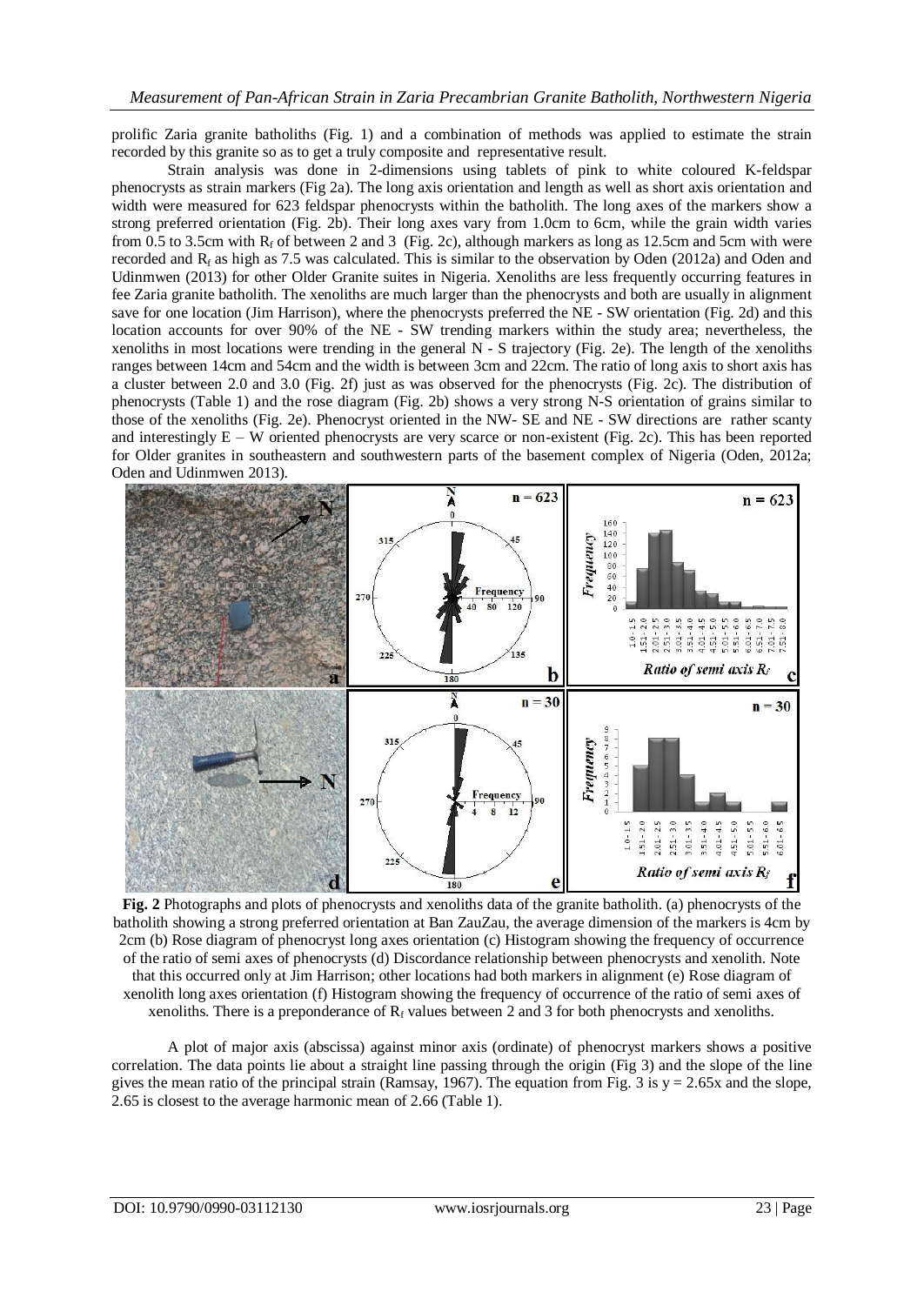

**Fig 3** Graph of length against width of phenocrysts. Length of phenocrysts climaxed at 12.5cm, while the maximum width recorded was 4.5cm.

A comparative analysis of strain was performed along the axes of preferred orientation of phenocrysts so as to study the strain behaviour within preferred orientations. The total population of markers within each axes considered was used to determine the strain parameters, Ṝ(Arithmetic mean), G(Geometric mean) and H(Harmonic mean) (Table 1). The average values of  $\bar{R}$ , G and H were determined to ascertain a composite result as the average harmonic mean (H) is usually closest to strain values derived from the more accurate  $R_f/\phi$ method (Lisle 1977).

 $\bar{R}$  is the arithmetic mean of the R<sub>factor</sub> (R<sub>f</sub>) of the markers, and it was given by (Lisle, 1977; Ramsay and Huber, 1983; Ramsay, 1967 and Ghosh, 1993) as

| $\bar{R}$ $=$ $\bar{R}$                                                                              |  |                                                       |  |  |  |  |  |  |
|------------------------------------------------------------------------------------------------------|--|-------------------------------------------------------|--|--|--|--|--|--|
|                                                                                                      |  |                                                       |  |  |  |  |  |  |
| G and H are the Geometric mean and Harmonic mean, respectively and they are given by Lisle (1977) as |  |                                                       |  |  |  |  |  |  |
|                                                                                                      |  | $G = \sqrt{R_{f1} R_{f2} R_{f3} \dots R_{fn}} R_{fn}$ |  |  |  |  |  |  |
| H                                                                                                    |  |                                                       |  |  |  |  |  |  |
|                                                                                                      |  |                                                       |  |  |  |  |  |  |

Where  $R_f$  ( $R_{factor}$ ) is the ratio of major to minor semi axes  $[R_f = (I+e_1)/(I+e_3)]$ , and n is the population of data being considered.

The phenocrysts (markers) of Zaria granite batholith have a strong preferred orientation in the N-S direction and this account for 57.7% of the total data population. Other available orientations of markers are NW-SE (11.7%) and NE-SW (21.0%). Phenocryst orientations are scarce or non-existent in the E-W direction (9.5%), a situation which has been observed in other granitoid batholiths of the basement complex of Nigeria (Oden, 2012a; Oden and Udinmwen, 2013). Taking cognizance of marker orientations in the N-S (n = 291), NW-SE (n = 59), NE-SW (n = 106) and E-W (n = 48), the Arithmetic mean  $(\bar{R})$  values computed for these axes are 3.19, 3.16, 2.85 and 2.83 respectively. The geometric mean (G) values range from 3.01 through 3.00, 2.67 to 2.62 while the harmonic mean (H) values range from 2.80 through 2.80, 2.53 to 2.53 (Table I) the same axes. The average values of  $\bar{R}$ , G and H considering all axes are 3.00, 2.82 and 2.66 respectively. The average harmonic mean which is closest to values from  $R_f/\phi$  method (Lisle 1977) is 2.66 and this value is very close to the slope (2.65) of the length against width graph (Fig. 3). The relationship between calculated values of strain parameters is of the form;  $\bar{R}$  G>H, which was demonstrated by Lisle (1977).

# **3.1 R<sup>f</sup> /ø plot**

 $R_f/\emptyset$  plots are the key to the analysis of the geometry of deformed elliptical markers, and provide an excellent way of separating the components of tectonic strain from the initial shapes of the markers (Ramsay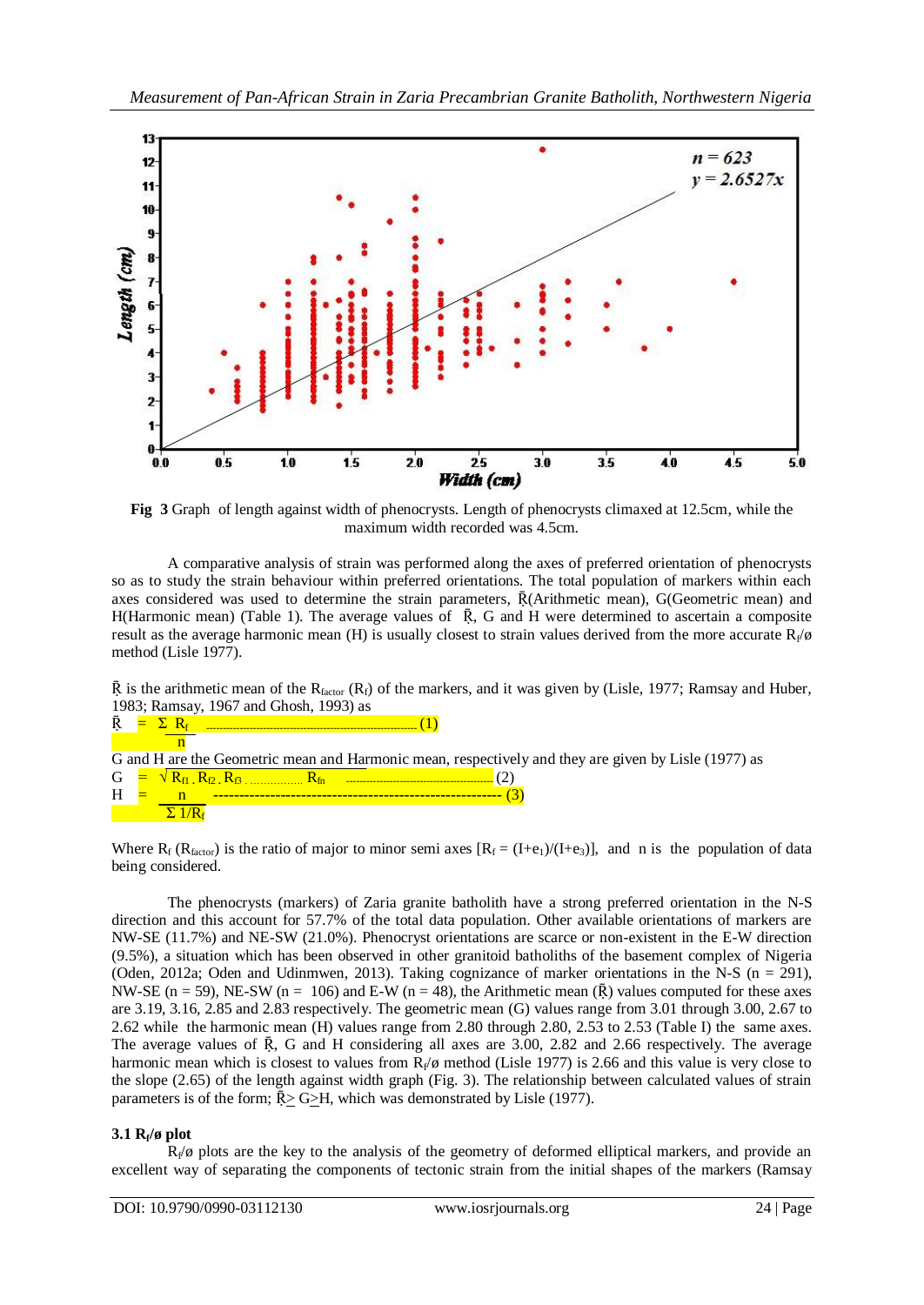and Huber, 1983; Ramsay, 1967). One good way of finding the tectonic strain depends on establishing the graphs which determine how the ratios of the axes of the deformed phenocrysts vary with the orientations of their major and minor axes (Fig. 4). First a line is drawn on the section as a reference azimuth (90° for this work) and men the angle (ø) between the longest axes of each marker and the reference azimuth is recorded together with the ratios of their major and minor axes  $(R_f)$ . These are plotted on a graph and the points should all lie on or about a curve which is symmetrical about a line of some fixed value "orn" and concentrated around the maximum value of  $R_f$  (Fig. 4). This value of "orn" gives the angle between the principal tectonic extension (long axis of strain ellipsoid) and the reference azimuth. Different equations are used to calculate different strain parameters depending on the behaviour of the plot. The behaviour of the curve determines the strain situation i.e  $R_i > R_s$  or  $R_s > R_i$ . Generally where  $R_i > R_s$ , the data envelop is symmetrical about the orientation of the long axis of the strain ellipse but where  $R_s > R_i$ , the data envelop is closed and the data points show a limited range of orientations (Ragan, 1968, Ramsay and Huber, 1983). The R<sub>f</sub>/ø plot of strain markers (Fig. 4) from Zaria granite batholiths suggests that  $R_i > R_s$  thus the equations (4) and (5) given by Ramsey and Huber (1983) are applicable.



Fig.  $4 \text{ R}_f/\emptyset$  plot with the maximum and minimum  $R_f$  values for the combined data points and the direction of maximum elongation.

Ri max = (Rf max . R<sup>f</sup> min) <sup>½</sup> **-----------------------------------------** (4) Rf = (Rf max / Rf min) <sup>½</sup> **-----------------------------------------** (5) From Fig 4.  $R_{f max} = 6.9$  $R_{f \text{min}} = 1.8$ 

For this work, the reference azimuth is fixed at 90 $^{\circ}$  and  $\phi$  for each data point was gotten by subtracting the orientation of its long axis from the arbitrary reference azimuth (90°). "Orn", which is the angle between the principal tectonic extension and the reference azimuth, is 84° (Fig. 4) thus the principal tectonic extension orientation is gotten by subtracting this angle (orn) from the reference azimuth value.

Long axis of strain ellipsoid  $=$  reference azimuth - orn Reference azimuth =  $90^\circ$ " $Orn" = 84^\circ$  $MED = 90^0 - 84^0$ Maximum extension direction (MED) =  $006^\circ$  which is approximately N-S

A North - South maximum extension direction would suggest an approximately E-W orientation of  $\sigma_1$ (direction of maximum compression) and it agrees with Ball, (1980); Oden, (2012a); Oden and Udinmwen, (2013) and Udinmwen, et al., (2013), all of which observed an E-W compressional axis for most parts of the Pan-African mobile belt. Strain can be estimated from xenolith data but measurement of strain using this method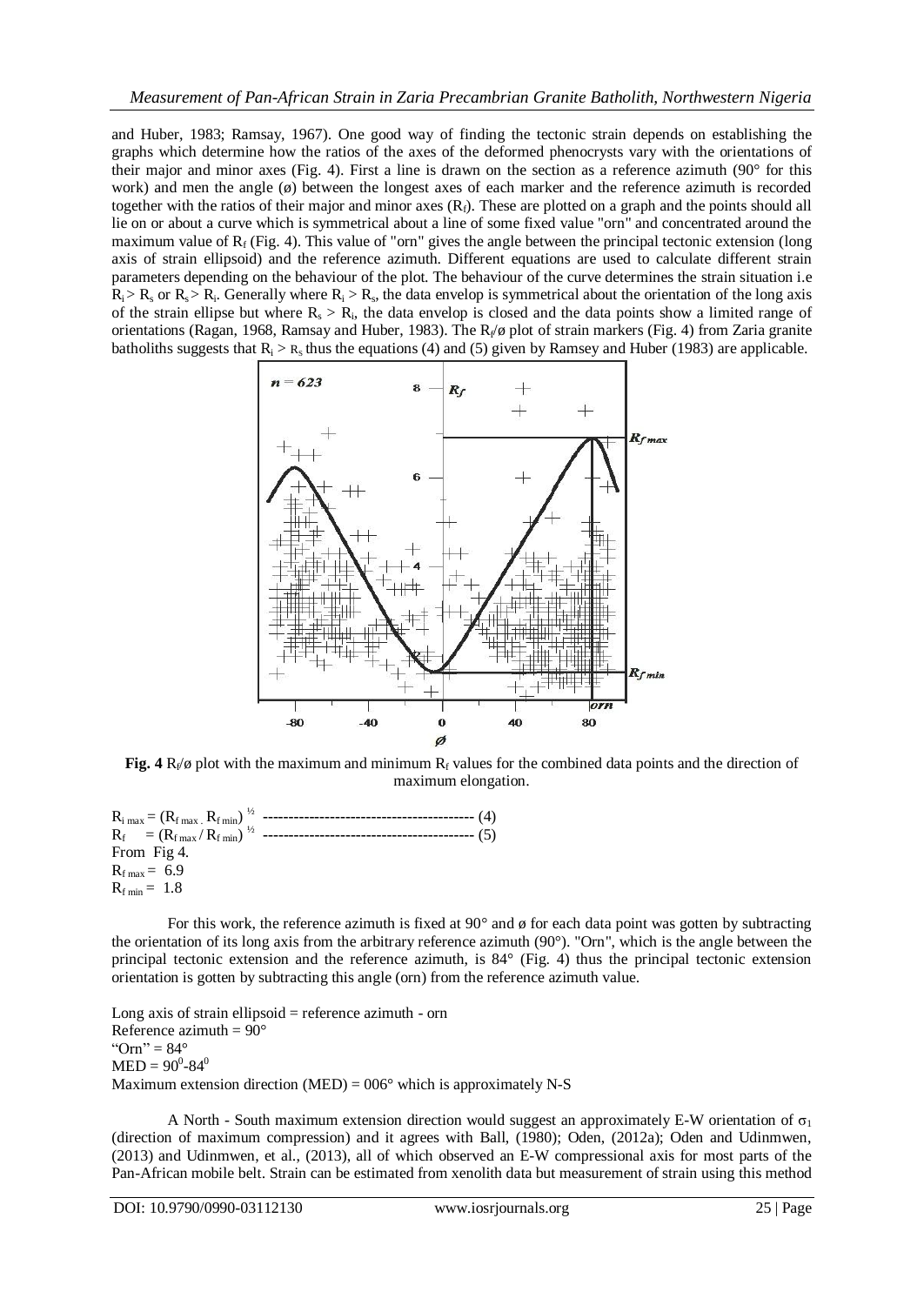is problematic due to the large initial shape variation and most methods of strain analysis emphasize a regular/constant initial shape of markers (Ramsay, 1967; Ramsay and Huber, 1983). Therefore there are limits to the accuracy of strain determination from xenohths. Some methods of strain analysis which derived initial shape and tectonic strain from measurements of final shape and axis orientation of markers ( $R_f/\emptyset$ ) are difficult to apply for xenolith markers. Due to these difficulties the geometric mean (G) of xenoliths has been used in granitoids as an estimate of strain (Barriere, 1977; Holder, 1979; Ramsay, 1981). However the use of this method alone is a measure of the mean deformed shape and will be an over estimate of the actual tectonic strain (Hutton 1982). Most important of the xenoliths is the preferred orientation of their long axes which is strictly in the N-S direction (Fig 2e). This is most probably the direction of maximum extension, as xenoliths orientations, in deformed granitoids can be used to infer the direction of maximum elongation (Hutton 1982). The xenoliths obviously responded to the E-W compression that prevailed in this area, during the orogeny.

### **3.2 Response of other Structures to measured strain**

Joints are the second most abundant feature in these granites, after phenocrysts. Simple and seemingly featureless geologic structures such as joints constitute an important element of structural patterns which can provide confirmation of stress and strain in a region (Hills, 1972; Ramsey and Huber, 1987). To this end, joint data from the batholith were analysed with respect to the known joint mechanics, measured strain and inferred stress. A stereoplot of 50 tectonic joint data shows two directions of orientation; these are the N-S and ESE-WNW directions (Fig. 5a).These joints have high angle dips (Fig. 5b) which is a feature of 'ac' extension and 'bc' tensile fractures. Generally, 'ac' extension fractures are expected propagate parallel to  $\sigma_1$  direction while the 'bc' tensile fractures grow perpendicular to  $\sigma_1$  (Muehlberger, 1961; Price, 1966; Engelder and Geiser. 1980; Ike, 1988).

Mineral veins which are strongly related to joints (Oden, 2012b) are found in this area but hardly available. They are mainly quartz, pegmatite and feldspathic veins. Steeply dipping sinistral strike-slip faults occur within the batholiths (Fig. 5c and d). These have a N-S trend, an indication that the E-W compression slipped the faults along tensile or shear fractures. Observations of the offset of  $V_1$  and  $V_2$  compared with  $V_2$  and  $V_3$  (Fig. 5c) show that a greater displacement occurred along  $F_2$  than  $F_1$  which binds blocks A/B and B/C respectively. Other structures associated with this area are microgranite intrusion and exfoliation joints (Fig 5e) which are mainly cooling and exhumation related. Similar exfoliation joints have been reported in the southwestern basement complex of Nigeria (Oden and Udinmwen, 2014).



**Fig. 5** Photographs and plots of joints and faults (a) Rose diagram of joints showing preferred orientation in two directions (b) Stereographic projection of joints poles (contour density) with information on their dips and dip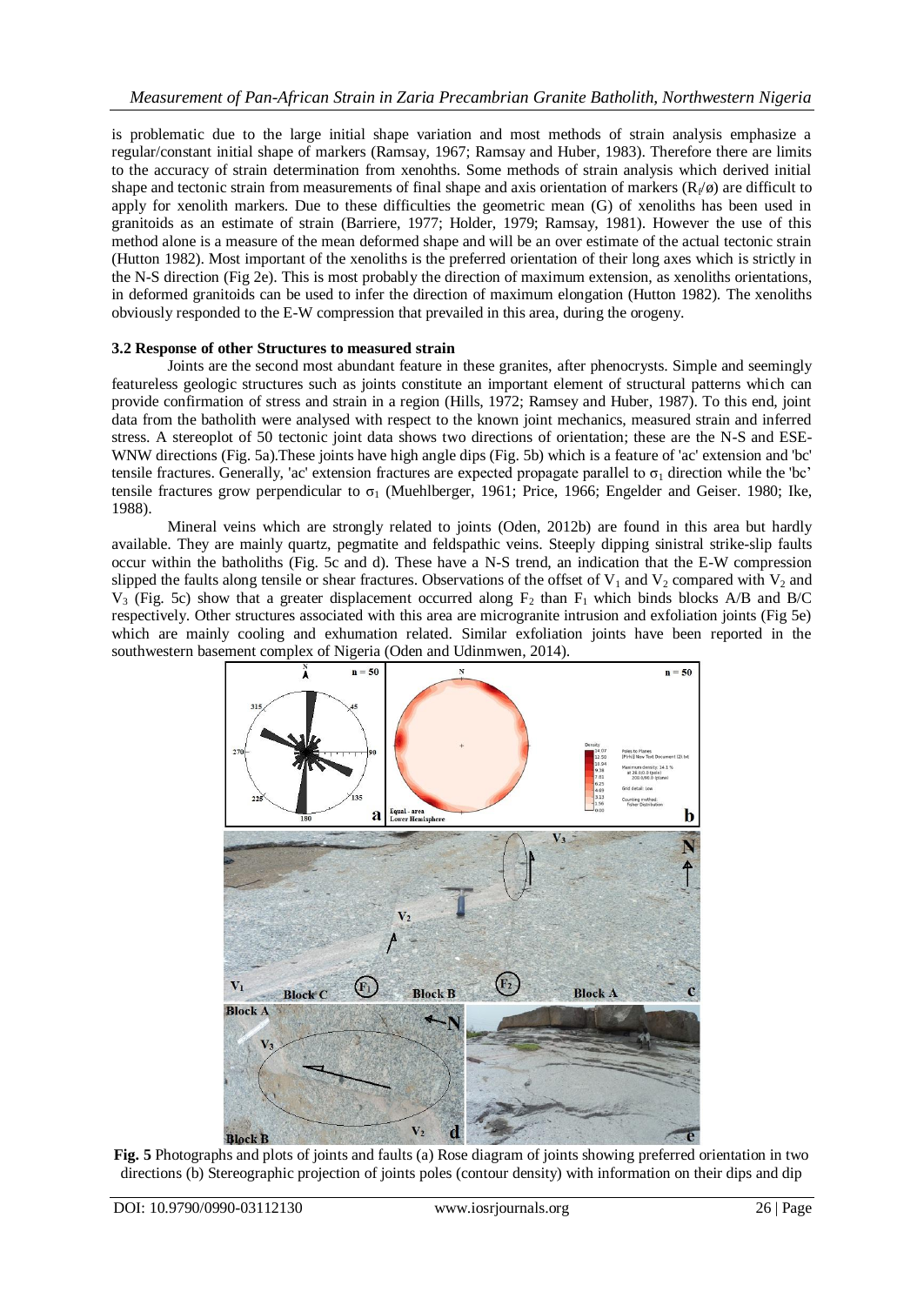direction (c - d) Photograph of schlieren offset along sinistral strike-slip magmatic faults in the Zaria granite batholith. The fault occurred by melt-assisted grain boundary sliding and stopped before final crystallization (e) Exfoliation joints related to late stage cooling and exhumation of the batholith.

#### **IV. Discussion**

The Zaria granite batholith is a syn-tectonic, Pan-African granitoid which holds good information on the Pan-African deformation through the period tracked by these granites. The strain markers in these granite (phenocryst) and xenoliths show strong preferred orientation in the  $N - S$ , NW - SE and NE- SW trends are relatively weaker (Fig 2b). The scarcity of phenocrysts oriented in the E - W direction is an indication that this direction inhibited grain growth as it is the direction of maximum principal  $(\sigma_1)$ , while the strong alignment of phenocryst long axes perpendicular to the E - W direction (i.e N - S) is expected as the perpendicular direction to  $\sigma_1$  produces crystals which elongate fastest (Kamb, 1959) and crystals in the ductile state tend to rotate such that their largest faces are perpendicular to  $\sigma_1$  (DeVore, 1969). The operation of Pan-African tectonics produced one pure shear and two simple shear directions (Oden, 20l2a). The strength of the NW - SE simple shear has been shown to be stronger than the NE – SW, during the pan-African deformation (Oden,2012a; Oden and Udinmwen, 2013;Ike 1988). Although, phenocrysts in the Zaria granite favoured the NE - SW over the NW – SE direction in terms of orientation of long axis, the operation of the NE - SW simple shear direction in the Zaria granite is of local effect as over 90% of the NE - SW trending phenocrsyts were collected from one location (Jim Harrison). Strain analysis (Table 1) shows that despite the preferred orientation of phenocrysts in the NE - SW direction relative to the NW - SE direction, strain intensity, was higher in the NW - SE direction showing that the strength of the NW - SE simple shear is higher in terms of strain than that of the NE - SW simple shear as observed in other Pan-African basement areas in Nigeria. The graph of length against width of markers has a slope of 2.65 which is very close to the average Harmonic mean  $(2.66)$ . The Arithmetic mean  $(\bar{R})$ Geometric mean (G) and Harmonic mean (H) methods of strain analysis (Table 1) partitioned strain in the Zaria granite batholith such that the N - S direction and  $NW - SE$  orientation show similar values of higher strain than the E - W and the NE - SW directions of lower strain. This shows that straining was highest in the N - S and NW - SE directions. A more reliable method of strain analysis which derives initial shape and tectonic strain from measurements of final shape and axis of orientation (ie  $R_f/\phi$  method) was used in the determination of strain in the Zaria granite. This method gives a strain value of 2.07 which is considerably lower than the average harmonic mean (2.66) and the slope of the length against of grains (2.65). Similar situation was observed by Oden and Udinmwen (2013) for the southwestern basement complex of Nigeria. Hutton (1982) considered the use of geometric mean alone to determine the estimate of strain an inappropriate procedure which would give an over estimate of the actual strain value, since it is essentially a measure of the mean deformed shape of the markers. The orientation of the long axis of the strain ellipsoid "orn" is  $006^{\circ}$  (N - S) from which an E - W comprssional axis is deduced. Xenoliths are strictly oriented in this direction as non-random initial distribution of xenolith long axes is expected in the analysis of their strain and in many cases; the preferred orientation will initially be parallel to the maximum extension direction (Hutton, 1982). Considering a strictly co-axial (pure shear) deformation, "orn" (006°) value would be used to derive the specific orientation of  $\sigma_1$  (maximum principal stress), but complication exist where there is a combination of co-axial (pure shear) and non-co-axial (simple shear) deformation as in the case of the pan-African deformations (Oden, 2012a). Fractures can be used for inferring palaeostress directions and if properly studied and they give a subtle tectonic history of an area (Gudmundsson, 1983; Olson and Pollard, 1989; Oden and Udinmwen, 2014). The fractures in this prolific Precambrian batholith show a preferred orientation in the N - S and ESE - WNW directions (Fig 5a). The N - S trending fractures are interpreted as the 'bc' tensile joints perpendicular to  $\sigma_1$  direction while the ESE - WNW fracture set has a  $10^0$  deviation in the clock wise direction from the expected orientation of 'ac' extension fractures parallel to  $\sigma_1$ . Considering the 90° - 120° corridor from the north given by Oden (2012a) as the maximum stress corridor during the pan-African orogeny, these ESE - WNW fracture sets are thus interpreted as "ac" extension fractures which would propagate parallel to  $\sigma_1$  direction (Muehlbeger, 1961; Olson and Pollard, 1989; Price, 1966). The higher slip distance which occurred along  $F_2$  relative to  $F_1$  of the strike slip faults probably caused the re-orientation of crystals along the fault plane (Fig. 5d) and implies that block A has slipped further relative to blocks B and C (Fig. 5c). This greater slippage of block A is probably responsible for the reorientation of crystals around  $F_2$  which binds blocks A and B, as such re-orientation is not found around  $F_1$ which slipped a shorter distance

It is worth noting that of the three pan-African granitoids so far studied in Nigeria, the Zaria Granite shows higher strain from all parameters than the others. For instance the  $\bar{R}$ , G and H Measured along the N-S axis in this study are 3.19, 3.01 and 2.80 respectively, while Igarra porphyritic granite produced values of 2.91 2.73 and 2.65 (Oden and Udinmwen 2013). Uwet granodiorite on the other hand gave values of 1.78, 1.75 and 1.72 for the three parameters respectively on the same N-S axis (Oden, 2012). Strain analysis requires the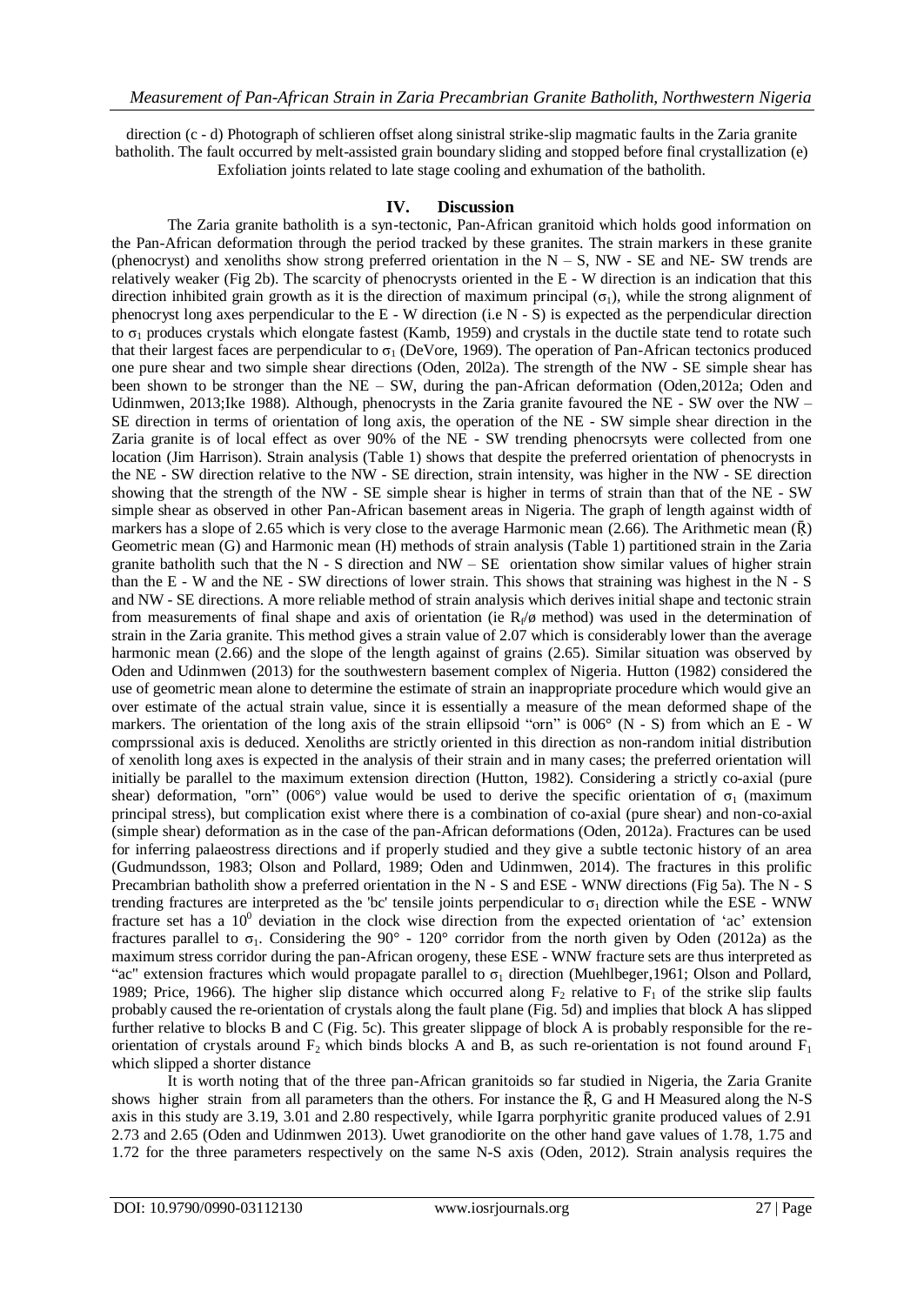combination of methods with data from widely distributed areas to get a truly composite and representative result.

#### **V. Conclusion**

Rigid definite shape objects, like feldspar phenocrysts from different parts of a deformed granite can produce the history of strain intensity and direction, maximum elongation that operated during the deformation. The phenocrsyts of the Precambrian Zaria granite batholith are preferentially oriented in the N - S direction, a direction which also recorded the highest strain value. The E - W orientation inhibited the growth of grains and recorded the lowest strain values hence it is the direction of maximum compression  $(\sigma_1)$ . Preferred orientation of strain markers requires careful study as it does relate with the intensity of strain. Strain analysis of simple shear orientations (NW - SE and NE – SW) showed the NW - SE dominating over the NE - SW direction in terms of strain intensity. From strain partitioning, strain intensity and dimensional preferred orientation, the pan- African tectonics seems to have operated on constant axes throughout the period tracked by these granites.

#### **Acknowledgement**

The authors are indebted to Abdulgafor K. Amuda and Juliet U. Akoh of the Ahmadu Bello University, Zaria, for their assistance with field data collection, while the various community leaders are appreciated for allowing the investigations in their domains.

#### **Explanation Of Plates**

**Plate** 1/Fig. 2: (a) Photograph showing the preferred orientation of closely packed, pinkish phenocrysts strictly in the N - S direction with little variation. Despite the close association of phenocrysts, they never interfered with each other. (b) A rose diagram showing the preferred orientation of phenocrysts long axes in the N - S direction. The NE - SW and NW - SE trajectories are barely available while the E - W orientation is almost nonexistent, (c) Histogram showing the distribution of the ratio of semi axes  $(R_f)$  and their frequency. This reveals that most of the markers are not very much longer than they are wide.  $R_f$  values less than 1.5 are scarce while those greater than 5 are almost unavailable. They are dominant between 2 and 3. (d) Photograph showing the preferred orientation of phenocryst long axes in the NE - SW direction which differs from the direction of the xenolith (N - S). This was observed in one location (Jim Harrison) of the 15 locations studied within the batholith. The markers in this environment might have responded to some sort of local stress thus their orientation, (e) Rose diagram showing xenolith long axes preferred orientation strictly in the N - S direction and sparingly in the NW - SE direction. This is in response to the calculated N - S direction of maximum elongation for this batholith. (I) Histogram showing the distribution of the  $R_f$  of xenoliths. Though the xenoliths are much larger than the phenocrysts, their  $R_f$  values are similar which indicates that both markers were subjected to similar strain conditions irrespective of their sizes.

**Plate 2/Fig. 3:** This figure shows the graph of length against width of phenocrysts. A straight line passing through the origin was inserted and the data points plot around the line which gives an equation ( $y = 2.6527x$ ), the slope of which is an estimate of the strain experienced by the markers. From this plot, the strain value is 2.65.

**Plate 3/Fig. 4:** This plate shows the plot of  $R_f/\emptyset$ . The  $R_f$  values is the ratio of length and width of each marker while the  $\phi$  is the angle between the orientation of the long axes of markers and a chosen reference line (90 $^{\circ}$  for this work) The ø values are positive or negative depending on the orientation of the long axis of the marker. Markers with orientation greater than 90° will have a negative value while those less than 90° will show a positive figure. The fit tine which defines  $R_{f_{\text{max}}}$  and  $R_{f_{\text{min}}}$  was inserted to the plot considering the population density of data points with an attempt to accommodate as many points as possible so as to get a truly composite result. The line that defines "orn" was inserted considering the area of greatest cluster of points which shows the direction of maximum elongation.

**Plate/Fig. 5** (a) A rose plot showing the orientation of joints within the study area which is basically in the N - S and ESE - WNW directions. Considering the calculated maximum elongation direction, the former are interpreted as "bc" tensile joints which grow parallel to  $\sigma_3$  while the latter are "ac" extension fractures which develop parallel to  $\sigma_1$  (b) This is a contour density stereographic projection of joint poles within the batholith. By concentration of the contour densities around the periphery of the stereonet, the joints have high angle dips which is a characteristic of extension and tensile fractures. The contour density is strongest in the E, W, NNE and SSW directions. These are the dip directions for the fractures which show that the fractures had preferred orientations. (c and d) Photograph of offset along magmatic faults in the Zaria granite batholith. The offset is between 5cm and 25cm with a preferred orientation of minerals close to  $F_2$ . Some igneous crystals grow across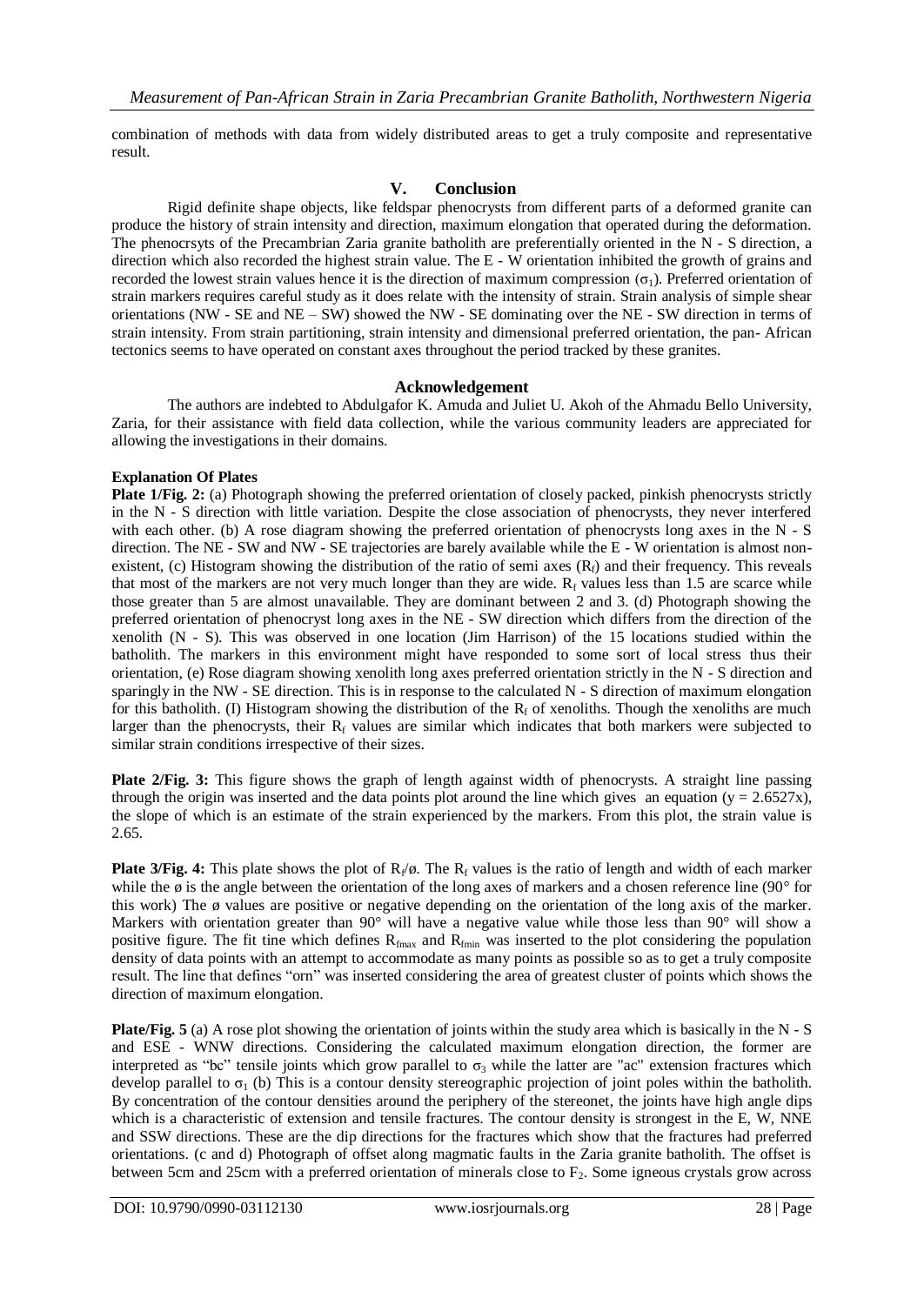the fault suggesting that the offset occurred by melt-assisted grain boundary sliding and stopped before final crystallization. The sinistral strike-slip faults occurs along two parallel fault planes trending in the N - S direction with high angle dips which indicates that they were probably initiated along tensile fractures. The offset along  $F_1$  binding blocks B and C is about 5cm while that of  $F_2$  binding blocks A and B is about 20cm. The distance between  $V_1$  and  $V_2$  is 5cm while that of  $V_2$  and  $V_3$  is 15cm. This indicates that a greater slip occurred along  $F_2$  than  $F_1$  thus displacing block A which hosts  $V_3$  further than blocks B and C which hosts  $V_2$  and  $V_1$ respectively. This may account for the re-orientation of magmatic crystals along  $F_2$  (between  $V_2$  and  $V_3$ ) as similar situation was not observed along  $F_1$ . Phenocrysts occurring in the vicinity of the faults were not used for strain analysis as the block displacement had a local effect on the orientation of their long axes, (e) Photograph showing exfoliation joints in the granites. This shows that a late stage, near surface process related to cooling and exhumation occurred.

#### **References**

- [1]. Ball E., 1980. An example of very consistent brittle deformation over a wide intercontinental area: the late Pan-African Fracture system of the Tuareg and Nigerian shield. Tectonophysics, 61, 363-379.
- [2]. Barrier M., 1977. Deformation associated with the Ploumanac'h Intrusive complex, Brittany J. Geol Soc. London, 134: 311-324.
- [3]. Begrantz, G.W., Dawes. R. 1994. Aspects of magma generation and ascent in the continental lithosphere. In: Ryan, M.. ed.. Magmatic Systems. Academic Press, San Diego, CA. 291 - 317.
- [4]. Dada. S.S., 1998. Crust forming ages and Proterozoic crustal evolution in Nigeria. A Reappraisal of current interpretations. Precambrian Research, 87: 65 - 74.
- [5]. De Swardt, A.M., 1953. The Geology of the country around Ilesha Nigeria. Geol. Surv. Nigeria Bull. No 23, 54pp.
- [6]. DeVore, G.W., 1969. Preferred mineral distributions of polymineralic rocks related to non-hydrostatic stresses as expressions of mechanical equilibrium. J. Geol. 77: 26 - 38.
- [7]. Dunnet, D., 1969. A technique of finite strain analysis using elliptical particles. Tectonophysics, 7: 117- 136.
- [8]. Engelder, T., Geiser, P., 1980. On the use of regional joint sets as trajectories of paleostress fields during the development of the Appalachian plateau, New York. J. Geophys. Res., 85(11), 6319-6341.
- [9]. Falconer. J. D., 1911. The Geology and Geography of Northern Nigeria. MacMillan, London.
- [10]. Ferre, E.G., Gleizes, G, Djouadi, M.T., et al., 1997. Drainage and emplacement of magmas along an inclined transcurrent shear zone: petrophysical evidence from a granite-charnockite pluton (Rahama, Nigeria), In: Bouchez, J.L., Stephens, W.E.S. and Hutton, D.H,W. Granites: from magma segregation to emplacement fabrics. Kluwer Pub. Co, 253-273.
- [11]. Ghosh, S. K., 1993. Structural Geology, Fundamentals and Modern Development. Pergamon Press. 598p
- [12]. Grant, N. K., 1969. The Late Precambrian to Early Paleozoic Pan-African Orogeny in Ghana, Togo, Dahomey and Nigeria. J. Geol. Soc. Am., 80.45—55.
- [13]. Gudmundsson, A., 1983. Stress estimates from length/width ratios of fractures. Journal of structural Geology. 5 (6) 623-626.
- [14]. Hills, S.E., 1972. Elements of Structural Geology. Chapman and Hall. London, 502p
- [15]. Holder, M. T., 1979. An emplacement mechanism for post tectonic granites and its implication for the geochemical features. In M. P. Atherton, and J. Tamey (editors), Origin of Granite Batholiths, Geochemical evidence. Shiva Publishing Ltd., Kent, 116-128.
- [16]. Hutton, D.H.W., 1988. Granite emplacement mechanisms and tectonic control interference from deformation studies. Trans. Geol. Soc. Edinburgh: Earth Science, 79: 245 - 255.
- [17]. Hutton, D.H.W., 1982. A method for the determination of the initial shapes of deformed xenoliths in granitoids. Tectonophysics, 85: 45-50.
- [18]. Ike, E. C., 1988. Late stage geological phenomena in the Zaria Basement granites. Precambrian Geology of Nigeria, 83-89. Publication of the Geological Survey of Nigeria.
- [19]. Ildenfonse, B., Arbaret, L., Diot, H., 1997. Rigid particles in simple shear flow: is their preferred orientation periodic or steady state? In: Bouchez, J.L., Hutton, D.H.W, Stephens, W.E., eds., Granite: From Segregation of Melt to Emplacement Fabrics. Kluwer Academic Publishers, Netherlands. 177 - 185.
- [20]. Jones, H.A., Hockey, R.D., 1964. The geology of part of southwestern Nigeria. Geol. Surv. Nigeria, Bull. No 31, 87pp.
- [21]. Kamb. W.B., 1959. Theory of Preferred Crystal Orientation develop by Crystallization under Stress. Journal of Geology, 67: 153-1 70.
- [22]. Lisle. R.J., 1977. Estimation of the Tectonic strain ratio from the mean shape of deformed elliptical markers. Geologie enMijnbouw, 56(2), 140-144.
- [23]. Lisle, R.J., 1979. Strain analysis using deformed pebbles: the influence of initial pebble shape. Tectonophysics, 60: 263 277.
- [24]. Matthews, P.E., Bond, R.A.B., van den Berg, J.J., 1974. An algebraic method of strain analysis using elliptical markers. Tectonophysics, 24: 31- 67.
- [25]. McCurry, P., 1973. Geology of Degree Sheet 21, Zaria, Nigeria. Overseas Geol. Mineral Res., 10 (45): 1-45.
- [26]. Muehlberger, W. R, 1961. Conjugate Joint sets of small dihedral angle. Journal of Geology, 69: 211-219.
- [27]. Oden, M.I., Udinmwen, E., 2013. The Behaviour of K-feldspar Phenocrysts and Strain Anisotropy in Igarra Syn-Tectonic Granite, Southwestern, Nigeria. Current Advances in Environmental Science, 1(2), 9-15.
- [28]. Oden, M.I., 2012a. Strain Partitioning and Dimensional Preferred Orientation in a Syn-Tectonic Granitoid, Southeast, Nigeria. Science World Journal, 7(1), 9-14.
- [29]. Oden, M.I., 2012b. The pegmatite veins of western Oban massif: Tectonic and Lithological controls on physical properties. Research Journal of Environmental and Earth Sciences, 4(4), 381-389.
- [30]. Oden, M.I., Udinmwen, E., 2014. Fracture Characterization, Mineral Vein Evolution and the Tectonic Pattern of Igarra Syn-Tectonic Granite, Southwestern Nigeria. British Journal of Science and Technology. 4(17), 2417 – 2429.
- [31]. Olson, J., Pollard D. D., 1989. Inferring palaeostresses from natural fracture patterns: A new method -Geology. 17: 345-348.
- [32]. Paterson, S.R., Fowler, T.K., Schmidt, K.L., et al., 1998. Interpreting magmatic fabric patterns in plutons. Lithos, 44, 53 82**.**Price, N J., 1966. Fault and Joint Development in Brittle and Semi -Brittle Rock. Oxford: Pergamon Press, 180p
- [33]. Ragan D.M., 1968. Structural Geology: An Introduction to Geometrical Techniques. John Wiley and Sons. New York. 208p
- [34]. Ramsay. J. G., 1967. Folding and Fracturing of rocks. McGraw-Hill, New York. 568p
- [35]. Ramsay, J. G., 1981. Emplacement mechanism of the Chindamora Batholith, Zimbabwe. In M. P, Coward (Editor), Diapirism and Gravity Tectonics. J. Struct. Geol, 3. 93 (abstr.)